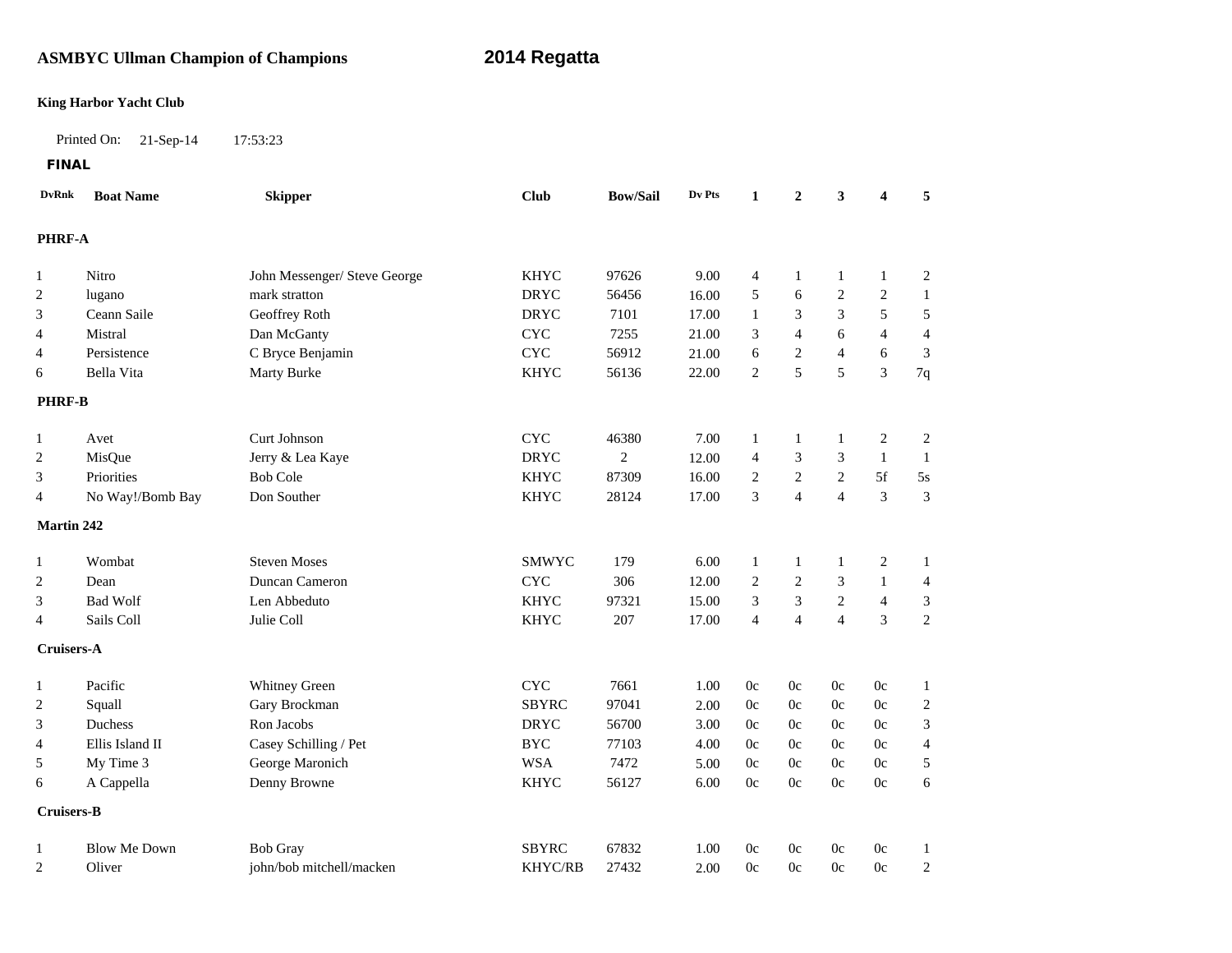| 3<br>$\overline{4}$ | G-RATED<br>Superstar           | <b>Sidney Lampert</b><br>Steve Zimmerman | <b>DRYC</b><br><b>SBYRC</b>    | 594<br>77333 | 3.00<br>4.00 | 0c<br>0c | 0c<br>0c | 0c<br>0c | 0c<br>0c | 3<br>4 |  |  |  |
|---------------------|--------------------------------|------------------------------------------|--------------------------------|--------------|--------------|----------|----------|----------|----------|--------|--|--|--|
|                     |                                |                                          |                                |              |              |          |          |          |          |        |  |  |  |
|                     | $( )$ = Thrown out             | $c = DNC$                                |                                |              |              |          |          |          |          |        |  |  |  |
| $a = average$       |                                | $s = DNS$                                | Number of Boats in Series 24   |              |              |          |          |          |          |        |  |  |  |
|                     | $%$ = Percent Penalty          | $f = DNF$                                |                                |              |              |          |          |          |          |        |  |  |  |
|                     | $q = DSQ$ , OCS, RAF, DNE, DGM | $t = TLE$                                | Version 6.45                   |              |              |          |          |          |          |        |  |  |  |
| $r = RDG$           | $DNO = Not$ Qualified          | $b = BFD$                                | Using Low Point Series Scoring |              |              |          |          |          |          |        |  |  |  |

**Questions? Contact: Dick Reinhardt (310) 375-7619**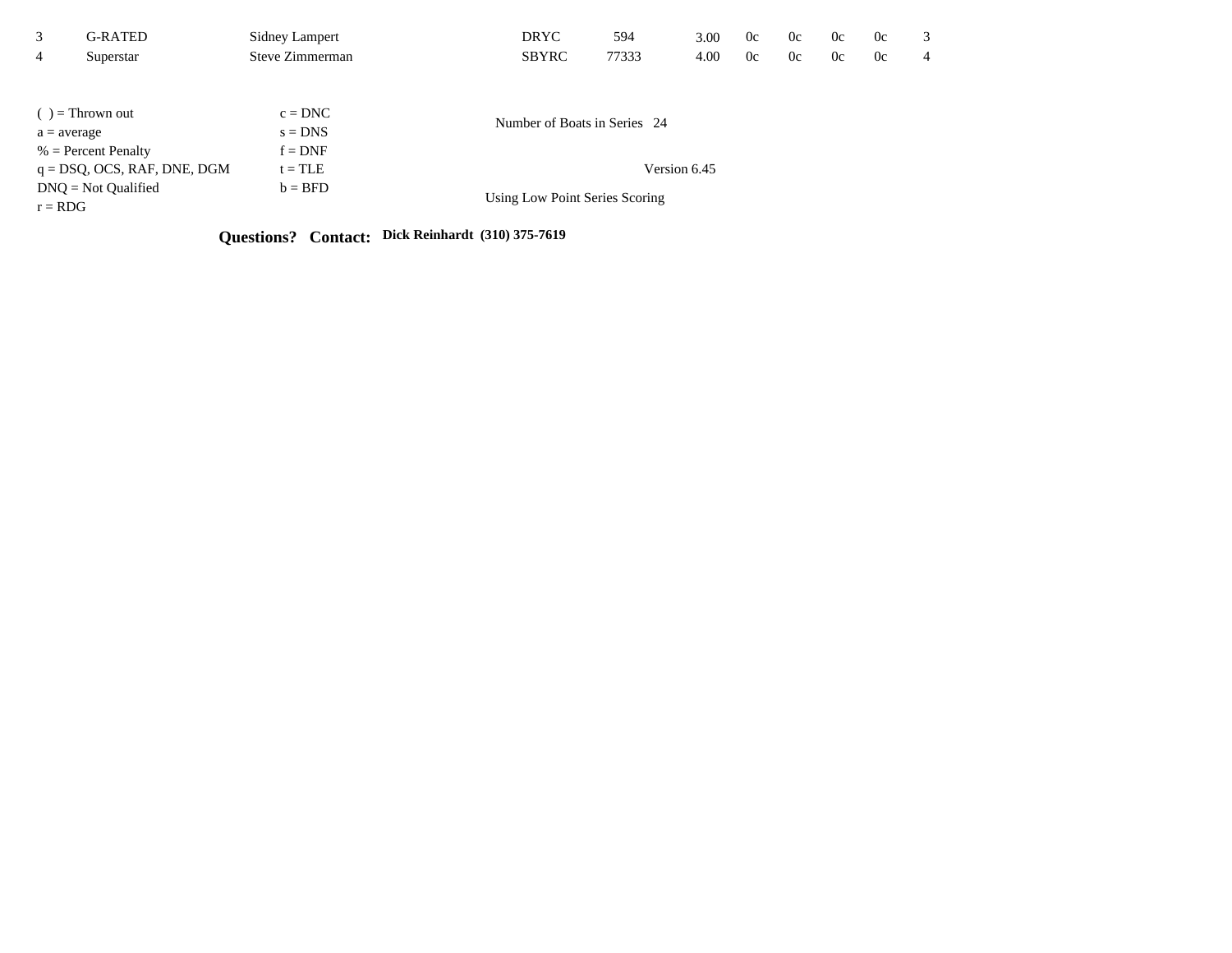### **King Harbor Yacht Club**

Race Date: 20 Sep 201<br>Wind Speed: 5-8 KN<br>2014 REGATTA

Wind Speed: 5-8 KN

|                   | Div<br><b>Rank</b> | Sail No.       | <b>Boat Name</b>                   | <b>Owner / Skipper</b>       | <b>Rating</b> | Finish<br><b>Time</b> | <b>Elapsed</b><br><b>Time</b> | Corrected<br><b>Time</b> | <b>Boat Type</b>     | Club        |
|-------------------|--------------------|----------------|------------------------------------|------------------------------|---------------|-----------------------|-------------------------------|--------------------------|----------------------|-------------|
| <b>PHRF-A</b>     |                    |                | Time on Time / Start Time 12:15:00 |                              |               |                       |                               |                          |                      |             |
|                   |                    | 7101           | Ceann Saile                        | Geoffrey Roth                | 75            | 13:19:01              | 01:04:01                      | 01:06:35                 | Tartan 101           | <b>DRYC</b> |
|                   | $\overline{2}$     | 56136          | Bella Vita                         | Marty Burke                  | 75            | 13:19:42              | 01:04:42                      | 01:07:17                 | Ben. 36.7            | <b>KHYC</b> |
|                   | 3                  | 7255           | Mistral                            | Dan McGanty                  | 75            | 13:20:03              | 01:05:03                      | 01:07:39                 | Tartan 101           | <b>CYC</b>  |
|                   | 4                  | 97626          | Nitro                              | John Messenger/ Steve George | 84            | 13:22:37              | 01:07:37                      | 01:09:19                 | J 33                 | <b>KHYC</b> |
|                   | 5                  | 56456          | lugano                             | mark stratton                | 60            | 13:20:04              | 01:05:04                      | 01:09:20                 | beneteau 40.7        | <b>DRYC</b> |
|                   | 6                  | 56912          | Persistence                        | C Bryce Benjamin             | 75            | 13:26:39              | 01:11:39                      | 01:14:31                 | J/109                | <b>CYC</b>  |
| <b>PHRF-B</b>     |                    |                | Time on Time / Start Time 12:20:00 |                              |               |                       |                               |                          |                      |             |
|                   |                    | 46380          | Avet                               | Curt Johnson                 | 120           | 13:30:49              | 01:10:49                      | 01:08:42                 | J/80                 | <b>CYC</b>  |
|                   | $\overline{2}$     | 87309          | Priorities                         | Bob Cole                     | 99            | 13:30:42              | 01:10:42                      | 01:10:49                 | Olson 30             | <b>KHYC</b> |
|                   | 3                  | 28124          | No Way!/Bomb Bay                   | Don Souther                  | 138           | 13:43:03              | 01:23:03                      | 01:18:28                 | $B-25$               | KHYC        |
|                   | $\overline{4}$     | $\overline{c}$ | MisQue                             | Jerry & Lea Kaye             | 135           | 13:43:00              | 01:23:00                      | 01:18:46                 | <b>C&amp;C SR-25</b> | <b>DRYC</b> |
| <b>Martin 242</b> |                    |                | One Design                         |                              |               |                       |                               |                          |                      |             |
|                   |                    | 179            | Wombat                             | Steven Moses                 |               |                       |                               |                          | Martin 242           | SMWYC       |
|                   | $\overline{2}$     | 306            | Dean                               | Duncan Cameron               |               |                       |                               |                          | Martin 242           | <b>CYC</b>  |
|                   | 3                  | 97321          | <b>Bad Wolf</b>                    | Len Abbeduto                 |               |                       |                               |                          | Martin 242           | <b>KHYC</b> |
|                   | 4                  | 207            | Sails Coll                         | Julie Coll                   |               |                       |                               |                          | Martin 242           | KHYC        |
|                   |                    |                |                                    |                              |               |                       |                               |                          |                      |             |

**Questions? Contact: Dick Reinhardt (310) 375-7619**

Printed On: 20-Sep-2014 16:00:01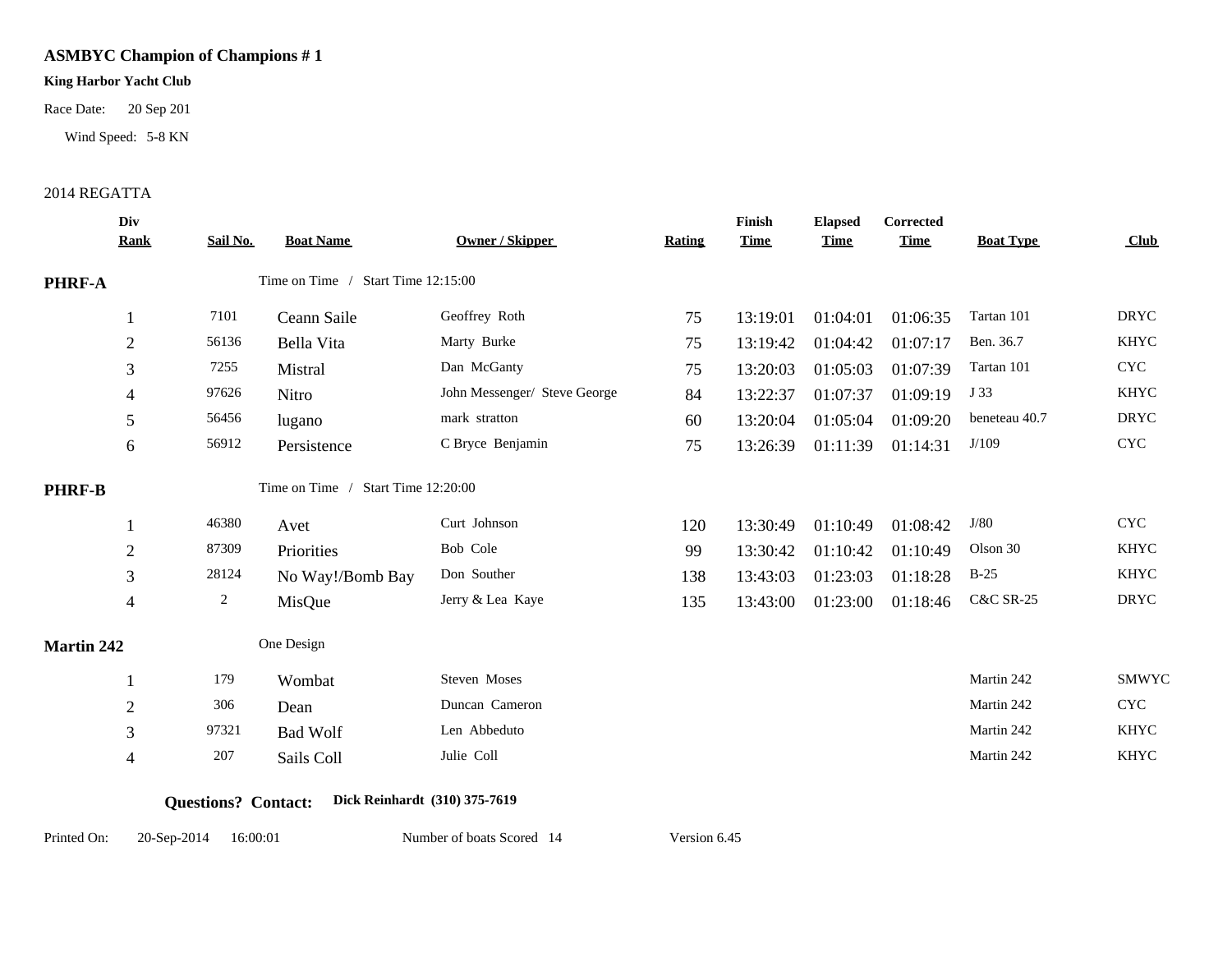### **King Harbor Yacht Club**

Race Date: 20 Sep 201

## 2014 Regatta

|                   | Div<br><b>Rank</b> | Sail No.       | <b>Boat Name</b>                   | Owner / Skipper              | <b>Rating</b> | Finish<br><b>Time</b> | <b>Elapsed</b><br><b>Time</b> | Corrected<br><b>Time</b> | <b>Boat Type</b>     | Club        |
|-------------------|--------------------|----------------|------------------------------------|------------------------------|---------------|-----------------------|-------------------------------|--------------------------|----------------------|-------------|
| <b>PHRF-A</b>     |                    |                | Time on Time / Start Time 13:35:00 |                              |               |                       |                               |                          |                      |             |
|                   |                    | 97626          | Nitro                              | John Messenger/ Steve George | 84            | 14:49:28              | 01:14:28                      | 01:16:21                 | J 33                 | <b>KHYC</b> |
|                   | $\mathfrak{2}$     | 56912          | Persistence                        | C Bryce Benjamin             | 75            | 14:50:57              | 01:15:57                      | 01:18:59                 | J/109                | <b>CYC</b>  |
|                   | 3                  | 7101           | Ceann Saile                        | Geoffrey Roth                | 75            | 14:51:02              | 01:16:02                      | 01:19:04                 | Tartan 101           | <b>DRYC</b> |
|                   | 4                  | 7255           | Mistral                            | Dan McGanty                  | 75            | 14:51:33              | 01:16:33                      | 01:19:37                 | Tartan 101           | <b>CYC</b>  |
|                   | 5                  | 56136          | Bella Vita                         | Marty Burke                  | 75            | 14:52:27              | 01:17:27                      | 01:20:33                 | Ben. 36.7            | <b>KHYC</b> |
|                   | 6                  | 56456          | lugano                             | mark stratton                | 60            | 14:51:38              | 01:16:38                      | 01:21:40                 | beneteau 40.7        | <b>DRYC</b> |
| <b>PHRF-B</b>     |                    |                | Time on Time / Start Time 13:55:00 |                              |               |                       |                               |                          |                      |             |
|                   |                    | 46380          | Avet                               | Curt Johnson                 | 120           | 14:50:42              | 00:55:42                      | 00:54:02                 | J/80                 | <b>CYC</b>  |
|                   | $\overline{2}$     | 87309          | Priorities                         | Bob Cole                     | 99            | 14:50:11              | 00:55:11                      | 00:55:16                 | Olson 30             | <b>KHYC</b> |
|                   | 3                  | $\overline{c}$ | MisQue                             | Jerry & Lea Kaye             | 135           | 14:55:13              | 01:00:13                      | 00:57:08                 | <b>C&amp;C SR-25</b> | <b>DRYC</b> |
|                   | 4                  | 28124          | No Way!/Bomb Bay                   | Don Souther                  | 138           | 14:57:03              | 01:02:03                      | 00:58:37                 | $B-25$               | <b>KHYC</b> |
| <b>Martin 242</b> |                    |                | One Design                         |                              |               |                       |                               |                          |                      |             |
|                   |                    | 179            | Wombat                             | Steven Moses                 |               |                       |                               |                          | Martin 242           | SMWYC       |
|                   | $\mathfrak{2}$     | 306            | Dean                               | Duncan Cameron               |               |                       |                               |                          | Martin 242           | <b>CYC</b>  |
|                   | 3                  | 97321          | <b>Bad Wolf</b>                    | Len Abbeduto                 |               |                       |                               |                          | Martin 242           | <b>KHYC</b> |
|                   | 4                  | 207            | Sails Coll                         | Julie Coll                   |               |                       |                               |                          | Martin 242           | <b>KHYC</b> |
|                   |                    |                |                                    |                              |               |                       |                               |                          |                      |             |

### **Questions? Contact: Dick Reinhardt (310) 375-7619**

Printed On: 20-Sep-2014 16:03:42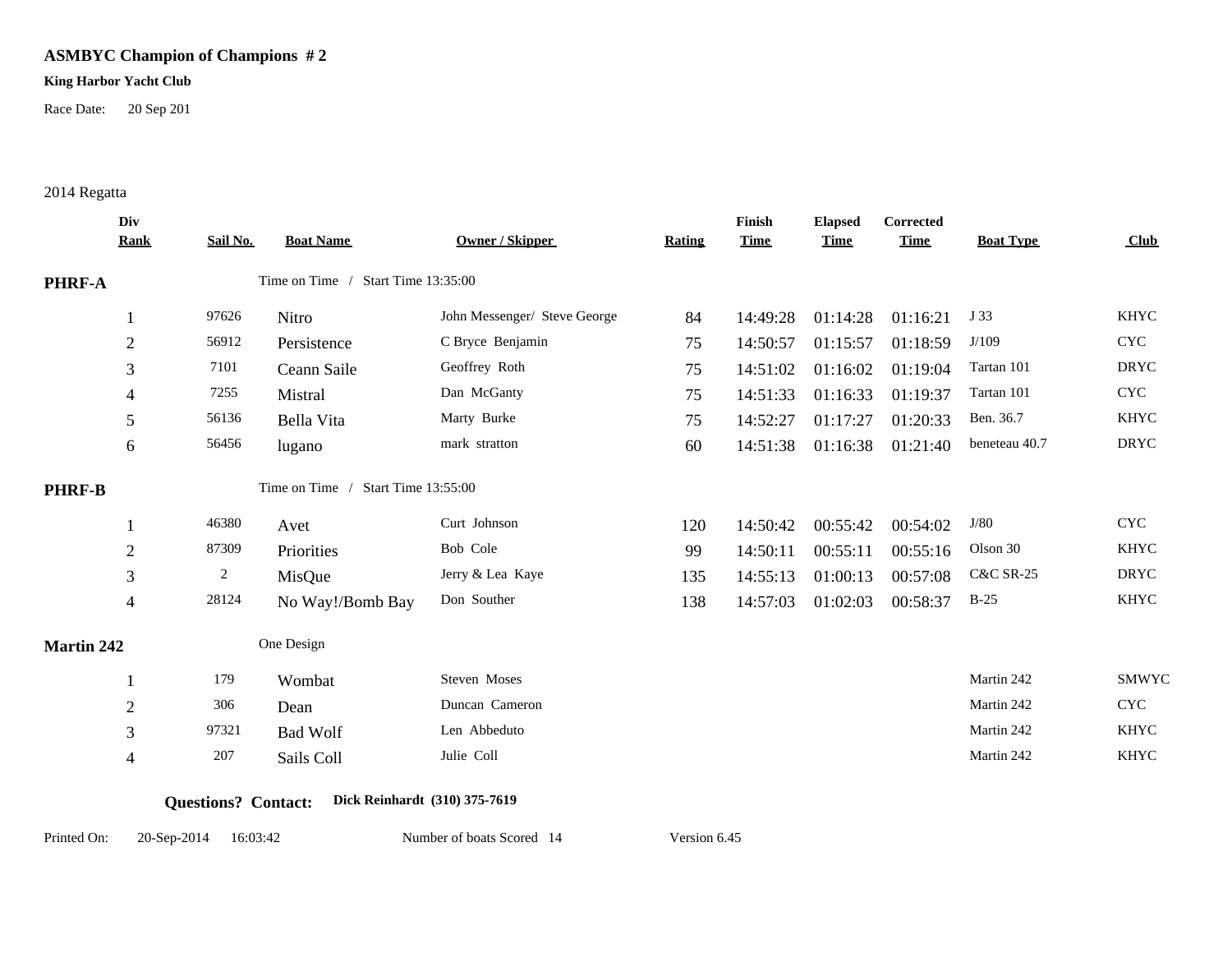### **King Harbor Yacht Club**

Race Date: 20 Sep 201<br>Wind Speed: 5-8 kn<br>**2014 Regatta** 

Wind Speed: 5-8 kn

|                   | Div<br><b>Rank</b> | Sail No.       | <b>Boat Name</b>                   | Owner / Skipper              | Rating | Finish<br><b>Time</b> | <b>Elapsed</b><br><b>Time</b> | <b>Corrected</b><br><b>Time</b> | <b>Boat Type</b>     | Club        |
|-------------------|--------------------|----------------|------------------------------------|------------------------------|--------|-----------------------|-------------------------------|---------------------------------|----------------------|-------------|
| <b>PHRF-A</b>     |                    |                | Time on Time / Start Time 15:05:00 |                              |        |                       |                               |                                 |                      |             |
|                   |                    | 97626          | Nitro                              | John Messenger/ Steve George | 84     | 15:42:32              | 00:37:32                      | 00:38:29                        | J 33                 | <b>KHYC</b> |
|                   | $\sqrt{2}$         | 56456          | lugano                             | mark stratton                | 60     | 15:41:35              | 00:36:35                      | 00:38:59                        | beneteau 40.7        | <b>DRYC</b> |
|                   | 3                  | 7101           | Ceann Saile                        | Geoffrey Roth                | 75     | 15:43:09              | 00:38:09                      | 00:39:41                        | Tartan 101           | <b>DRYC</b> |
|                   | 4                  | 56912          | Persistence                        | C Bryce Benjamin             | 75     | 15:43:50              | 00:38:50                      | 00:40:23                        | J/109                | <b>CYC</b>  |
|                   | 5                  | 56136          | Bella Vita                         | Marty Burke                  | 75     | 15:44:21              | 00:39:21                      | 00:40:55                        | Ben. 36.7            | <b>KHYC</b> |
|                   | 6                  | 7255           | Mistral                            | Dan McGanty                  | 75     | 15:44:37              | 00:39:37                      | 00:41:12                        | Tartan 101           | <b>CYC</b>  |
| <b>PHRF-B</b>     |                    |                | Time on Time / Start Time 15:15:00 |                              |        |                       |                               |                                 |                      |             |
|                   |                    | 46380          | Avet                               | Curt Johnson                 | 120    | 15:52:14              | 00:37:14                      | 00:36:07                        | J/80                 | <b>CYC</b>  |
|                   | $\overline{2}$     | 87309          | Priorities                         | Bob Cole                     | 99     | 15:51:43              | 00:36:43                      | 00:36:46                        | Olson 30             | <b>KHYC</b> |
|                   | 3                  | $\overline{2}$ | MisQue                             | Jerry & Lea Kaye             | 135    | 15:55:05              | 00:40:05                      | 00:38:02                        | <b>C&amp;C SR-25</b> | <b>DRYC</b> |
|                   | 4                  | 28124          | No Way!/Bomb Bay                   | Don Souther                  | 138    | 15:56:40              | 00:41:40                      | 00:39:22                        | $B-25$               | <b>KHYC</b> |
| <b>Martin 242</b> |                    |                | One Design                         |                              |        |                       |                               |                                 |                      |             |
|                   |                    | 179            | Wombat                             | Steven Moses                 |        |                       |                               |                                 | Martin 242           | SMWYC       |
|                   | $\overline{2}$     | 97321          | <b>Bad Wolf</b>                    | Len Abbeduto                 |        |                       |                               |                                 | Martin 242           | <b>KHYC</b> |
|                   | 3                  | 306            | Dean                               | Duncan Cameron               |        |                       |                               |                                 | Martin 242           | <b>CYC</b>  |
|                   | 4                  | 207            | Sails Coll                         | Julie Coll                   |        |                       |                               |                                 | Martin 242           | <b>KHYC</b> |
|                   |                    |                |                                    |                              |        |                       |                               |                                 |                      |             |

### **Questions? Contact: Dick Reinhardt (310) 375-7619**

Printed On: 20-Sep-2014 16:38:08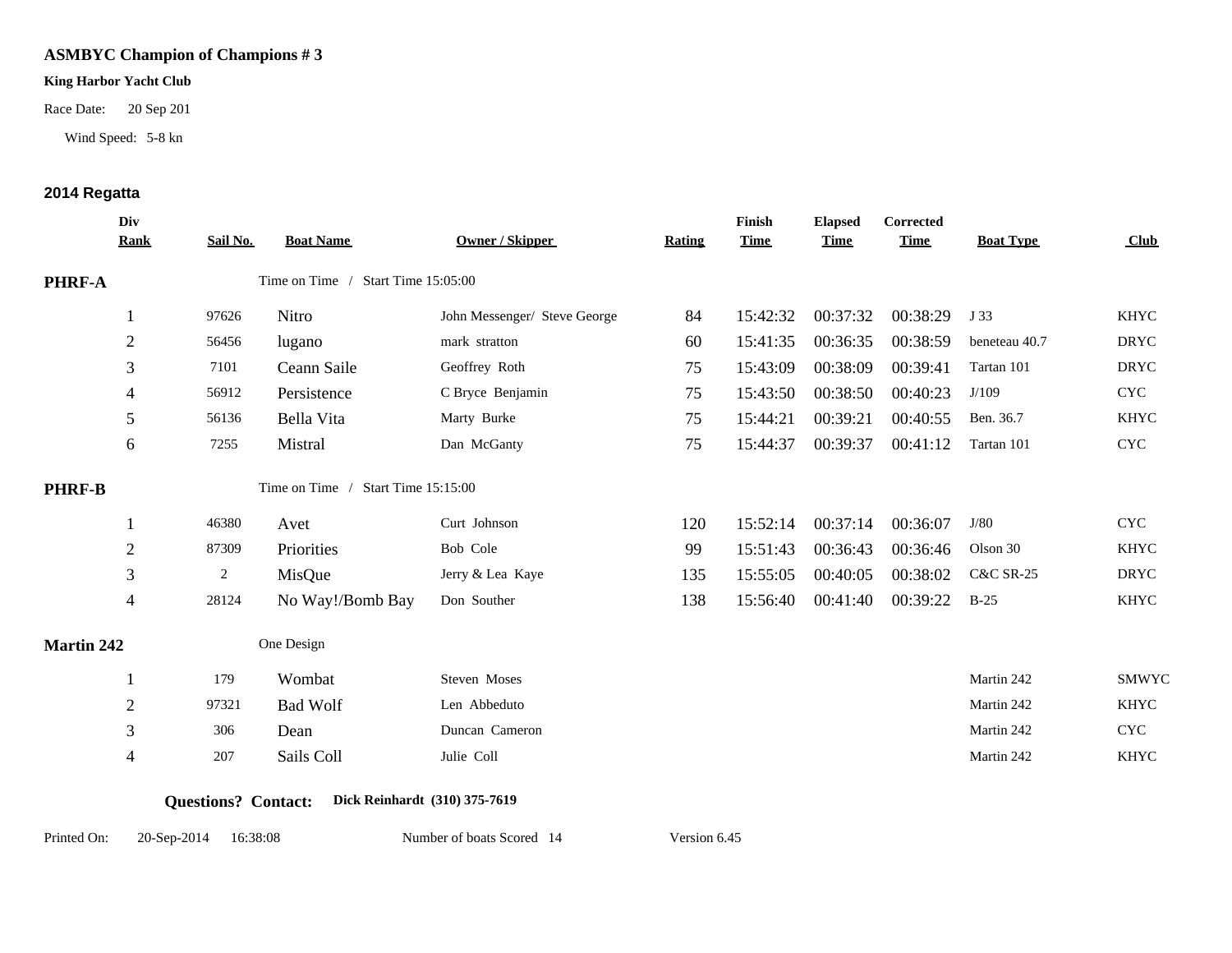### **King Harbor Yacht Club**

Race Date: 21 Sep 201<br>Wind Speed: 7-10 KN<br>**2014 Regatta** 

Wind Speed: 7-10 KN

|                   | Div<br><b>Rank</b> | Sail No.       | <b>Boat Name</b>                   | <b>Owner / Skipper</b>       | Rating | Finish<br><b>Time</b> | <b>Elapsed</b><br><b>Time</b> | Corrected<br><b>Time</b> | <b>Boat Type</b>     | Club        |  |
|-------------------|--------------------|----------------|------------------------------------|------------------------------|--------|-----------------------|-------------------------------|--------------------------|----------------------|-------------|--|
| <b>PHRF-A</b>     |                    |                | Time on Time / Start Time 12:10:00 |                              |        |                       |                               |                          |                      |             |  |
|                   |                    | 97626          | Nitro                              | John Messenger/ Steve George | 84     | 13:13:32              | 01:03:32                      | 01:05:08                 | J 33                 | <b>KHYC</b> |  |
|                   | $\overline{2}$     | 56456          | lugano                             | mark stratton                | 60     | 13:11:21              | 01:01:21                      | 01:05:22                 | beneteau 40.7        | <b>DRYC</b> |  |
|                   | 3                  | 56136          | Bella Vita                         | Marty Burke                  | 75     | 13:13:01              | 01:03:01                      | 01:05:32                 | Ben. 36.7            | <b>KHYC</b> |  |
|                   | 4                  | 7255           | Mistral                            | Dan McGanty                  | 75     | 13:14:51              | 01:04:51                      | 01:07:27                 | Tartan 101           | <b>CYC</b>  |  |
|                   | 5                  | 7101           | Ceann Saile                        | Geoffrey Roth                | 75     | 13:15:05              | 01:05:05                      | 01:07:41                 | Tartan 101           | <b>DRYC</b> |  |
|                   | 6                  | 56912          | Persistence                        | C Bryce Benjamin             | 75     | 13:15:16              | 01:05:16                      | 01:07:53                 | J/109                | <b>CYC</b>  |  |
| <b>PHRF-B</b>     |                    |                | Time on Time / Start Time 12:15:00 |                              |        |                       |                               |                          |                      |             |  |
|                   |                    | $\overline{2}$ | MisQue                             | Jerry & Lea Kaye             | 135    | 13:21:00              | 01:06:00                      | 01:02:38                 | <b>C&amp;C SR-25</b> | <b>DRYC</b> |  |
|                   | $\overline{2}$     | 46380          | Avet                               | Curt Johnson                 | 120    | 13:21:17              | 01:06:17                      | 01:04:18                 | J/80                 | <b>CYC</b>  |  |
|                   | 3                  | 28124          | No Way!/Bomb Bay                   | Don Souther                  | 138    | 13:24:22              | 01:09:22                      | 01:05:32                 | $B-25$               | <b>KHYC</b> |  |
| <b>DNF</b>        | 5                  | 87309          | Priorities                         | Bob Cole                     | 99     |                       |                               |                          | Olson 30             | <b>KHYC</b> |  |
| <b>Martin 242</b> |                    | One Design     |                                    |                              |        |                       |                               |                          |                      |             |  |
|                   |                    | 306            | Dean                               | Duncan Cameron               |        |                       |                               |                          | Martin 242           | <b>CYC</b>  |  |
|                   | $\sqrt{2}$         | 179            | Wombat                             | Steven Moses                 |        |                       |                               |                          | Martin 242           | SMWYC       |  |
|                   | 3                  | 207            | Sails Coll                         | Julie Coll                   |        |                       |                               |                          | Martin 242           | <b>KHYC</b> |  |
|                   | 4                  | 97321          | <b>Bad Wolf</b>                    | Len Abbeduto                 |        |                       |                               |                          | Martin 242           | <b>KHYC</b> |  |
|                   |                    |                |                                    |                              |        |                       |                               |                          |                      |             |  |

### **Questions? Contact: Dick Reinhardt (310) 375-7619**

Printed On: 21-Sep-2014 14:07:39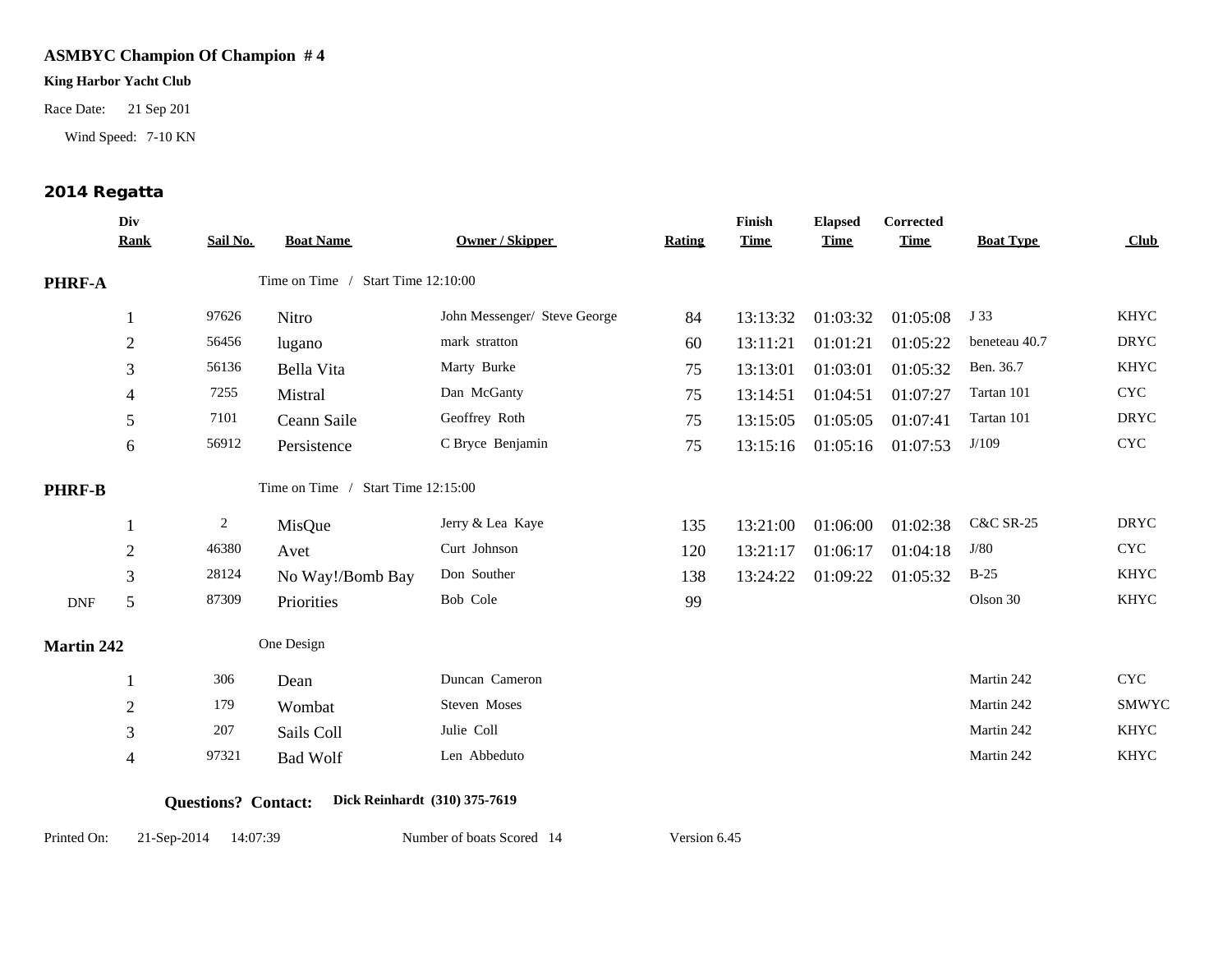### **King Harbor Yacht Club**

Race Date: 21 Sep 201

Wind Speed: 8-10 kn

## 2014 Regatta

| Div<br><b>Rank</b> | Sail No. | <b>Boat Name</b> | <b>Owner / Skipper</b>       | <b>Rating</b>                                                                                                                          | Finish<br><b>Time</b> | <b>Elapsed</b><br><b>Time</b> | Corrected<br><b>Time</b> | <b>Boat Type</b>                 | Club         |
|--------------------|----------|------------------|------------------------------|----------------------------------------------------------------------------------------------------------------------------------------|-----------------------|-------------------------------|--------------------------|----------------------------------|--------------|
| PHRF-A             |          |                  |                              |                                                                                                                                        |                       |                               |                          |                                  |              |
| $\mathbf{1}$       | 56456    | lugano           | mark stratton                | 60                                                                                                                                     | 14:23:52              |                               | 00:57:24                 | beneteau 40.7                    | <b>DRYC</b>  |
| $\boldsymbol{2}$   | 97626    | Nitro            | John Messenger/ Steve George | 84                                                                                                                                     | 14:28:38              | 00:58:38                      | 01:00:07                 | J 33                             | <b>KHYC</b>  |
| 3                  | 56912    | Persistence      | C Bryce Benjamin             | 75                                                                                                                                     | 14:28:08              | 00:58:08                      | 01:00:28                 | J/109                            | <b>CYC</b>   |
| 4                  | 7255     | Mistral          | Dan McGanty                  | 75                                                                                                                                     | 14:29:16              | 00:59:16                      | 01:01:38                 | Tartan 101                       | <b>CYC</b>   |
| 5                  | 7101     | Ceann Saile      | Geoffrey Roth                | 75                                                                                                                                     | 14:29:53              |                               | 01:02:17                 | Tartan 101                       | <b>DRYC</b>  |
| 7                  | 56136    | Bella Vita       | Marty Burke                  | 75                                                                                                                                     | 14:28:20              |                               |                          | Ben. 36.7                        | <b>KHYC</b>  |
| <b>PHRF-B</b>      |          |                  |                              |                                                                                                                                        |                       |                               |                          |                                  |              |
| 1                  | 2        | MisQue           | Jerry & Lea Kaye             | 135                                                                                                                                    | 14:19:07              | 00:44:07                      | 00:41:52                 | <b>C&amp;C SR-25</b>             | <b>DRYC</b>  |
| $\mathbf{2}$       | 46380    | Avet             | Curt Johnson                 | 120                                                                                                                                    | 14:18:11              | 00:43:11                      | 00:41:54                 | J/80                             | <b>CYC</b>   |
| 3                  | 28124    | No Way!/Bomb Bay | Don Souther                  | 138                                                                                                                                    | 14:24:16              |                               | 00:46:33                 | $B-25$                           | <b>KHYC</b>  |
| 5                  | 87309    | Priorities       | Bob Cole                     | 99                                                                                                                                     |                       |                               |                          | Olson 30                         | <b>KHYC</b>  |
| <b>Martin 242</b>  |          |                  |                              |                                                                                                                                        |                       |                               |                          |                                  |              |
|                    | 179      | Wombat           | Steven Moses                 |                                                                                                                                        |                       |                               |                          | Martin 242                       | <b>SMWYC</b> |
| $\sqrt{2}$         | 207      | Sails Coll       | Julie Coll                   |                                                                                                                                        |                       |                               |                          | Martin 242                       | <b>KHYC</b>  |
| 3                  | 97321    | <b>Bad Wolf</b>  | Len Abbeduto                 |                                                                                                                                        |                       |                               |                          | Martin 242                       | <b>KHYC</b>  |
| $\overline{4}$     | 306      | Dean             | Duncan Cameron               |                                                                                                                                        |                       |                               |                          | Martin 242                       | <b>CYC</b>   |
| Cruisers-A         |          |                  |                              |                                                                                                                                        |                       |                               |                          |                                  |              |
|                    | 7661     | Pacific          | Whitney Green                | 135                                                                                                                                    | 14:32:36              | 02:32:36                      | 02:02:27                 | 43## SO                          | <b>CYC</b>   |
| $\overline{2}$     | 97041    | Squall           | Gary Brockman                | 153                                                                                                                                    | 14:40:48              | 02:40:48                      | 02:06:38                 | 34T                              | <b>SBYRC</b> |
|                    |          |                  | One Design                   | Time on Time / Start Time 13:30:00<br>Time on Time / Start Time 13:35:00<br>PHRF Time on Distance / Start Time 12:00:00 / Dist.13.40 n |                       |                               |                          | 00:53:52<br>00:59:53<br>00:49:16 |              |